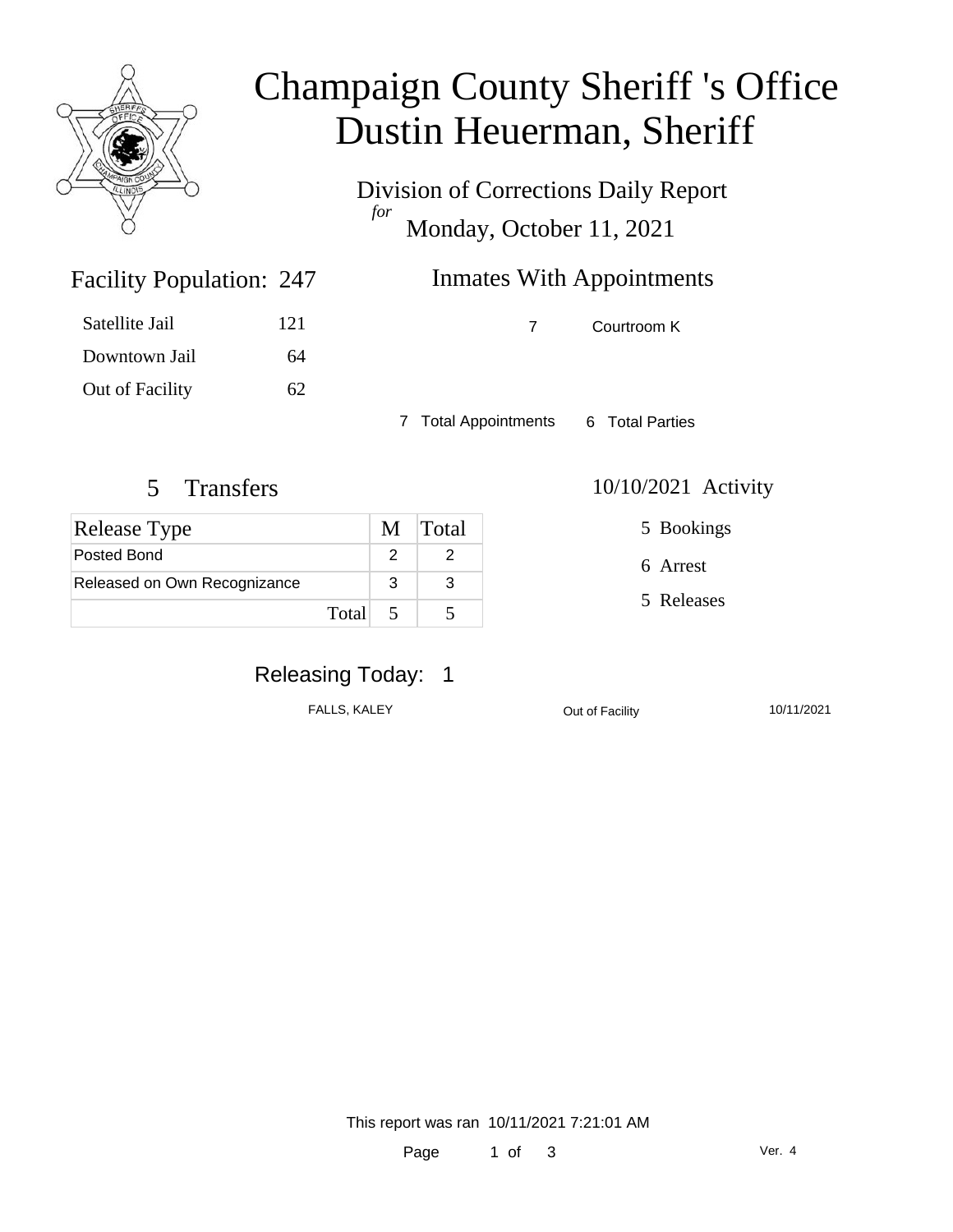

# Champaign County Sheriff 's Office Dustin Heuerman, Sheriff

Division of Corrections Daily Report *for* Monday, October 11, 2021

#### Custody Status Count

- Electronic Home Dentention 17
	- Felony Arraignment 10
		- Felony Other 3
	- Felony Pre-Sentence 7
		- Felony Pre-Trial 166
	- Felony Pre-Trial DUI 3
	- Felony Sentenced CCSO 3
	- Felony Sentenced IDOC 16
		- Hold Other 1
	- Misdemeanor Arraignment 1
		- Misdemeanor Other 2
		- Misdemeanor Pre-Trial 3
			- Petition to Revoke 3
			- Remanded to DHS 12
				- Total 247

This report was ran 10/11/2021 7:21:01 AM